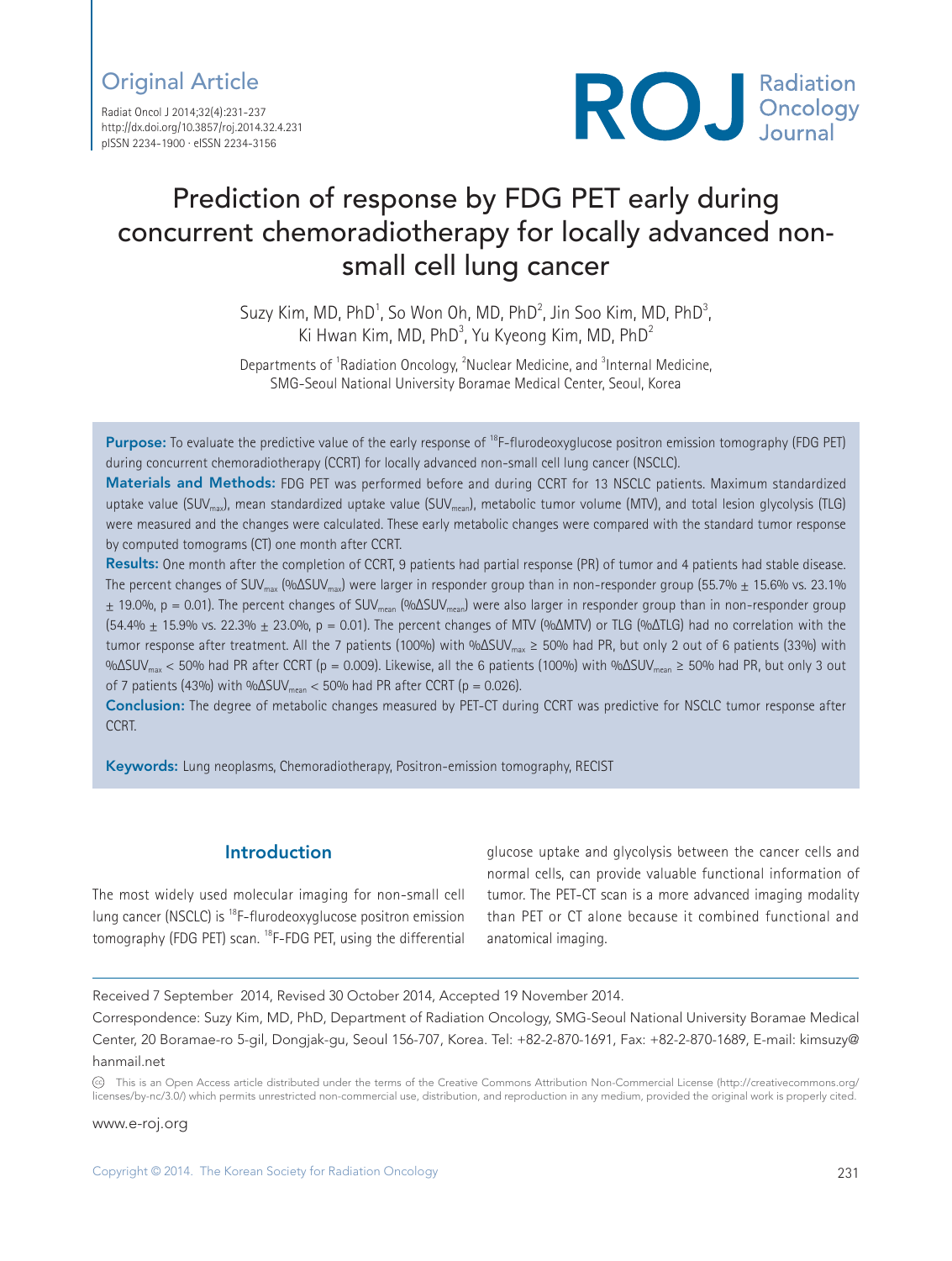The <sup>18</sup>F-FDG PET-CT scan has become increasingly important in the staging and radiation therapy (RT) planning of NSCLC patients. The PET-CT is more sensitive and specific than other imaging modalities for detection of lymph node and distant metastasis [1]. The PET-CT could stage NSCLC more correctly than CT or PET alone  $[2]$ .  $^{18}$ F-FDG PET-CT scan can be used in planning of RT for delineating primary tumor volume and metastatic lymph node area. Several studies have shown that selective irradiation on involved lymph nodes can be done safely and effectively with PET-CT scan, with the isolated nodal failure rate of less than 5% [3,4].

About one-third of newly diagnosed NSCLC patients have locally advanced disease. Concurrent chemoradiotherapy (CCRT) is the standard of care for locally advanced NSCLC patients with good performance status. But one-third of these patients still experience local failure as their first site of relapse [5]. If the outcome of CCRT could be predicted during treatment, ineffective treatment with toxicities would be avoided and alternate therapy could be considered.

The predictive value of an early FDG PET response during chemotherapy has been established [6]. But less is known for the predictive value of an early PET response during radical CCRT or RT. Recently, it was reported by several investigators that the PET images taken as early as at the second week of treatment could predict the outcome of the treatment [7-9]. Therefore, we investigated retrospectively if the early metabolic response measured by 18F-FDG PET-CT scan during CCRT for NSCLC patients could predict tumor response one month after CCRT.

## Materials and Methods

#### **1. Patients and treatment methods**

Thirteen patients with locally advanced NSCLC were included in this retrospective study. They were treated with CCRT in the Department of Radiation Oncology of the Boramae Medical Center between April 2012 and January 2014 and took the <sup>18</sup>F-FDG PET-CT scan early during the CCRT. The PET-CT was taken only for patient who agreed to take the exam for the purpose of evaluating the tumor response during CCRT. The patient characteristics are listed in Table 1. The median followup period of 13 patients were 11 months (range, 6 to 30 months). Two patients expired at 11 months and 17 months of follow-up because of the progression of disease.

Chemotherapy consisted of 6 cycles of docetaxel (20 mg/  $m<sup>2</sup>$ ) and cisplatin (20 mg/m<sup>2</sup>) given on days 1, 8, 15, 22, 29, 36, intravenously. The first cycle of chemotherapy was applied on

the day 1 of RT. RT was given once daily with daily fraction 1.8 to 2.0 Gy, five days per week. Total dose of RT ranged from 59.4 Gy to 72 Gy (median dose, 64.5 Gy). RT was performed with 3-dimensional conformal therapy technique. One patient received 45 Gy of CCRT and underwent surgery (lobectomy and mediastinal lymph node dissection).

#### **2. PET-CT**

PET-CT scanning was performed using a dedicated PET-CT system (Gemini TF; Philips Healthcare, Cleveland, OH, USA). Patients were requested to fast at least 6 hours before PET-CT scanning, and FDG (5.18 MBq/kg) was intravenously injected after confirmation of blood glucose level (<140 mg/kg). At 1 hour after FDG injection, CT images (80 mA and 140 kVp) were obtained at a 5-mm section thickness from the skull base to the mid-thigh. CT images were reconstructed using a 512  $\times$ 512 matrix and a 50-cm field of view. And then, PET images were acquired from the mid-thigh to the skull base. PET images were reconstructed with a 128  $\times$  128 matrix, using the ordered subset expectation maximum iterative reconstruction algorithm, an 8-mm Gaussian filter, and a 50-cm field of view. Acquired PET-CT images were transferred to a dedicated workstation and analyzed using a vendor-provided software (The Extended Brilliance Workspace with Fusion Viewer, Philips Healthcare).

A volume of interest (VOI) was placed on the primary tumor mass, and then PET-CT parameters were generated using a vendor-provided automated contouring program [10,11]. The automated contouring program set for a threshold with 60% of maximum standardized uptake values SUV (SUV $_{\text{max}}$ ) of the

#### **Table 1.** Patient characteristics

| Characteristic                                                   | Value             |
|------------------------------------------------------------------|-------------------|
| Age (yr)                                                         | $68(52-85)$       |
| Sex                                                              |                   |
| Male                                                             | 11                |
| Female                                                           | 2                 |
| Stage                                                            |                   |
| IIB                                                              | 1                 |
| <b>IIIA</b>                                                      | 8                 |
| IIIB                                                             | 4                 |
| Timing of PET-CT from the start of radio-<br>therapy (day)       | $20(12-33)$       |
| Radiation dose at the time of PET-CT during<br>radiotherapy (Gy) | $21.6(12.6-39.6)$ |

Values are presented as median (range) or number.

PET-CT, positron emission tomography-computed tomography.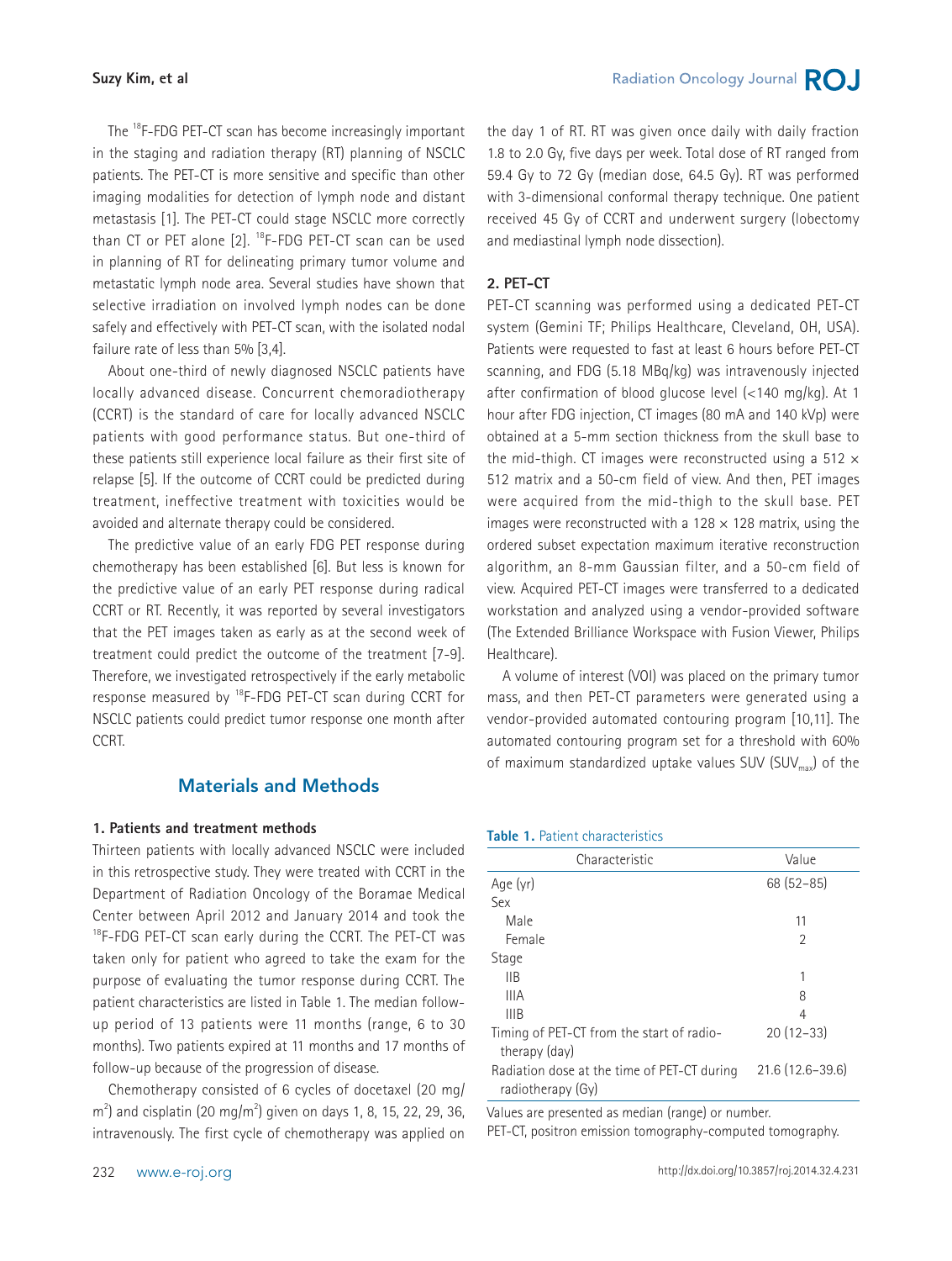

**Fig. 1.** Measurement of the positron emission tomography-computed tomography (PET-CT) image parameters. A volume of interest with an isocontour at 60% of maximum standardized uptake value  $(SUV_{max})$  was automatically drawn on the primary cancer mass in pre-therapy PET-CT (A and B), and post-therapy PET-CT (C and D), respectively.

mass (Fig. 1). The PET-CT parameters of mean SUV (SUV $_{mean}$ ), metabolic tumor volume (MTV), and total lesion glycolysis (TLG) were determined in the VOIs. The SUVs were calculated as follows:

#### $SIN =$

FDG activity concentration (Bq/mL)  $\times$  total lean body weight (kg) / administered FDG activity (Bq)

MTV was defined as voxels presenting SUVs greater than thresholds within the auto-contouring margin. TLG was the product of SUV<sub>mean</sub> and MTV within the VOI.

The SUV<sub>max</sub>, SUV<sub>mean</sub>, and TLG before CCRT and those during CCRT were obtained and the changes of those PET parameters were used for analysis.

 $\Delta$ SUV<sub>max</sub> and %  $\Delta$ SUV<sub>max</sub> were defined as following;

 $\Delta$ SUV<sub>max</sub> = (SUV<sub>max</sub> before CCRT) – (SUV<sub>max</sub> during CCRT)  $\%$ ΔSUV<sub>max</sub> = ΔSUV<sub>max</sub> × 100 / (SUV<sub>max</sub> before CCRT)

ΔSUVmean, %ΔSUVmean, ΔMTV, %ΔMTV, ΔTLG, and %ΔTLG were calculated as with  $\text{SUV}_{\text{max}}$ .

We measure the SUV, MTV, and TLG of the primary tumor only and not measured those of the mediastinal lymph nodes, because the metabolic change of the primary tumor could represent the response of the lung cancer. According to the neoadjuvant treatment studies, the decrease of SUV of the primary tumor was more likely to predict the response of the lung cancer to CCRT than that of the mediastinal lymph node [12,13].

The tumor size before CCRT was the sum of the longest diameter of the primary tumor and the short axis of pathologic lymph nodes that had short axis ≥15 mm measured on the chest CT. The change of tumor size during CCRT was measured using the CT images of the PET-CT. ΔTumor size and %ΔTumor size were calculated as with PET-CT parameters.

The change of PET-CT parameters and the tumor response after CCRT were analyzed. The tumor response was evaluated according to the revised RECIST criteria (v.1.1) using the chest CT at 1 month after CCRT. For the one patient who received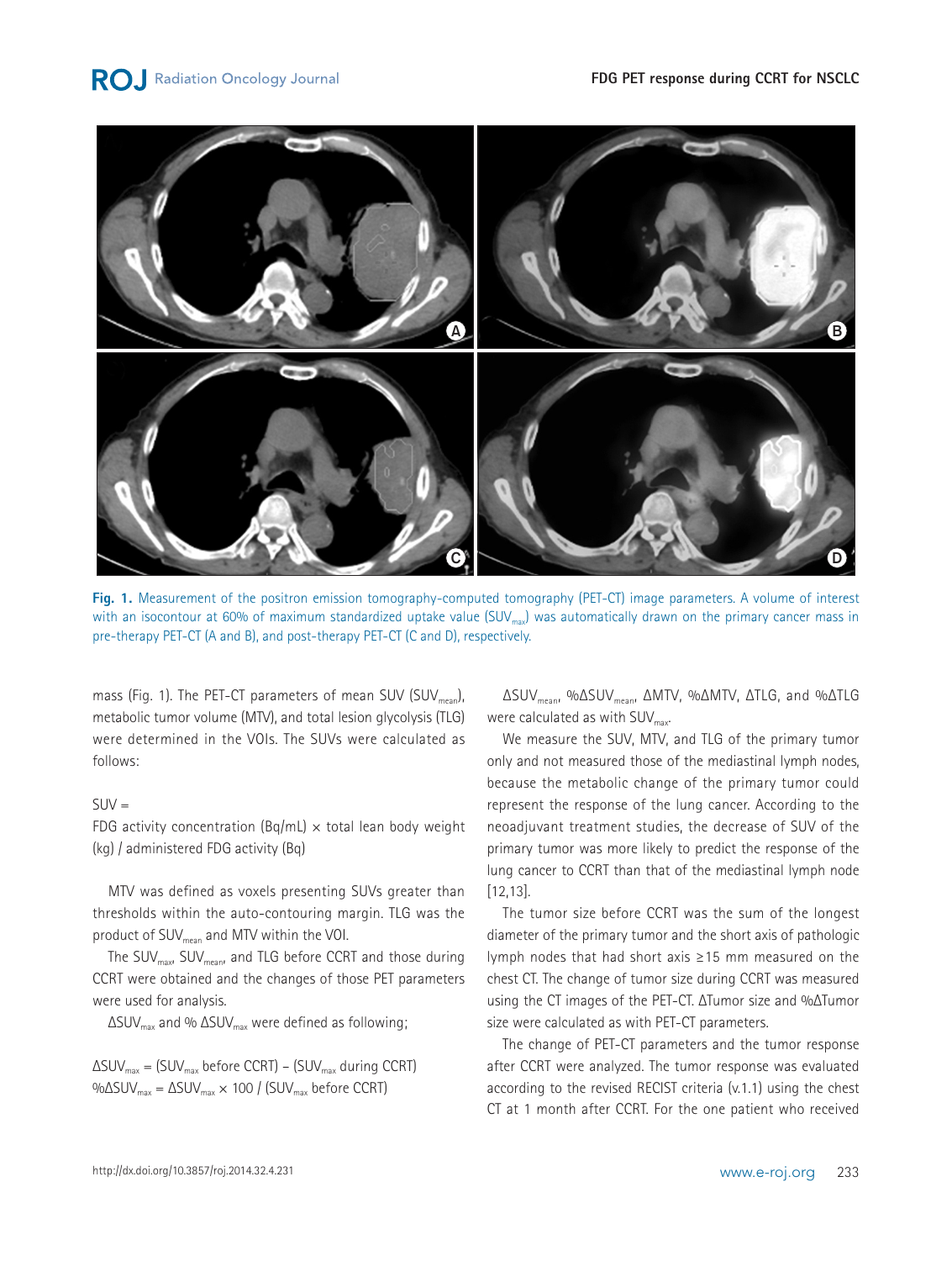Radiation Oncology Journal **RO** 

preoperative CCRT, the response was evaluated with both preoperative CT images and surgical specimens.

#### **3. Statistics**

To compare the PET-CT parameters before CCRT and those during CCRT, paired t-test was used. Student t-test was used to compare the changes of the SUV<sub>max</sub>, SUV<sub>mean</sub>, MTV, TLG, and tumor size of the responder group and those of the non-responder group.  $\chi^2$  test was performed to compare the response rate between two groups with different degree of changes in PET-CT parameters. All statistical analyses were performed using the SPSS ver. 20 software (IBM Corporation, Armonk, NY, USA).

#### Results

The SUV<sub>max</sub>, MTV, SUV<sub>mean</sub>, TLG, and tumor size before and during CCRT are summarized in Table 2. The median  $SUV_{\text{max}}$ before CCRT was 14.1 (range, 9.6 to 17.3) and that during CCRT was 7.1 (range, 3.2 to 10.3). The median value of  $\text{SUV}_{\text{mean}}$ before treatment were 7.9 (range, 5.6 to 12.6) and that during treatment were 5.0 (range, 2.3 to 7.4). The median tumor size before and during CCRT were 6.8 cm (range, 3.7 to 20.2 cm) and 4.8 cm (range, 2.4 to 10.1 cm), respectively. The SUV $_{\text{max}}$ MTV, SUVmean, TLG, and tumor size during CCRT were lower than those before CCRT and the differences were statistically significant.

One month after the completion of CCRT, 9 patients had partial response of tumor and 4 patients had stable disease. The response of the patient who received preoperative CCRT was partial response in both preoperative CT images and surgical pathology specimens. We compared the PET-CT

**Table 2.** Comparison of PET-CT parameters and tumor size before and during CCRT

| Parameter           |                   | Before treatment During treatment p-value |         |
|---------------------|-------------------|-------------------------------------------|---------|
| $SUV_{\text{max}}$  | $13.1 \pm 2.8$    | $6.7 + 2.4$                               | < 0.001 |
| <b>MTV</b>          | $57.5 \pm 57.5$   | $20.1 \pm 17.9$                           | 0.033   |
| SUV <sub>mean</sub> | $8.9 + 2.1$       | $4.8 + 1.8$                               | < 0.001 |
| <b>TLG</b>          | $480.2 \pm 427.3$ | $100.3 \pm 110.3$                         | 0.008   |
| Tumor size (cm)     | $7.8 + 4.4$       | $5.7 + 2.4$                               | 0.030   |

Values are presented as mean  $\pm$  standard deviation.

PET-CT, positron emission tomography-computed tomography; CCRT, concurrent chemoradiotherapy;  $SUV<sub>max</sub>$ , maximum standard uptake value; MTV, metabolic tumor volume; SUV<sub>mean</sub>, mean standard uptake value; TLG, total lesion glycolysis. The p-value was calculated by paired t-test.

parameters of the patients who had partial response after CCRT (responder group) and those of the patients who had only stable disease after treatment (non-responder group). The  $\Delta$ SUV<sub>max</sub> of all patients ranged from 0.4 to 12.6 with median value of 6.3. The %ΔSUV<sub>max</sub> of all patients ranged from 4.3 to 77.5 with median value of 54.6. The  $\Delta$ SUV<sub>max</sub> of the responder group was 7.78  $\pm$  0.73 and that of the non-responder group was  $2.83 + 0.53$ . There was statistically significant difference between the two groups ( $p = 0.01$ ). The % $\Delta$ SUV<sub>max</sub> of the responder group and that of the non-responder group showed significant difference, too (55.7  $\pm$  15.6 vs. 23.1  $\pm$  18.9, p = 0.01). The  $\Delta$ SUV<sub>mean</sub> of all patients ranged from -0.3 to 9.4 with median value of 3.7. The %ΔSUV<sub>mean</sub> ranged from -4.9 to 74.6 with median value of 49.3. Table 3 shows that the  $\Delta$ SUV<sub>max</sub>, %ΔSUV<sub>max</sub>, ΔSUV<sub>mean</sub>, and %ΔSUV<sub>mean</sub> of the responder group and those of the non-responder group were different with statistical significance. However, the ΔMTV, %ΔMTV, ΔTLG, and %ΔTLG of the responder group and those of the nonresponder group were not different significantly. ΔTumor size of the responder and non-responder group were not significantly different, but %ΔTumor size of the responder group and non-responder group were different with statistical significance  $(28.2 + 18.3 \text{ vs. } 11.8 + 2.8, \text{ p} = 0.03)$ .

Table 4 shows the correlation between the early changes of  $SUV_{max}$ ,  $SUV_{mean}$ , tumor size and the tumor response after CCRT. Because the median values of the %ΔSUV<sub>max</sub> and %ΔSUV<sub>mean</sub> were 54.6 and 49.3, respectively, we used % $\Delta$ SUV<sub>max</sub> and

**Table 3.** Comparison of the changes of SUV<sub>max</sub>, SUV<sub>mean</sub>, MTV, TLG and tumor size of the responder group and those of the nonresponder group

|                                   | Responder group<br>$(n = 9)$ | Non-responder<br>group $(n = 4)$ | p-value |
|-----------------------------------|------------------------------|----------------------------------|---------|
| $\Delta$ SUV $_{\text{max}}$      | $7.8 + 0.7$                  | $2.8 + 0.5$                      | 0.01    |
| $\%$ $\Delta$ SUV <sub>max</sub>  | $55.7 + 15.6$                | $23.1 + 18.9$                    | 0.01    |
| $\Delta$ SUV <sub>mean</sub>      | $5.1 + 2.2$                  | $1.9 + 1.9$                      | 0.03    |
| $\%$ $\Delta$ SUV <sub>mean</sub> | $54.4 + 15.9$                | $22.3 \pm 23.0$                  | 0.01    |
| <b>AMTV</b>                       | $44.5 + 64.8$                | $21.3 + 27.8$                    | 0.51    |
| %∆MTV                             | $31.3 + 53.5$                | $46.2 + 25.0$                    | 0.51    |
| <b>ATLG</b>                       | $445.5 + 479.5$              | $232.5 \pm 296.1$                | 0.43    |
| $9/0$ $ATLG$                      | $66.9 + 30.2$                | $55.8 + 28.5$                    | 0.55    |
| ATumor size                       | $2.7 + 3.4$                  | $0.9 + 0.5$                      | 0.37    |
| %ATumor size                      | $28.2 + 18.3$                | $11.8 + 2.8$                     | 0.03    |

Values are presented as mean  $\pm$  standard deviation.

SUVmax, maximum standard uptake value; MTV, metabolic tumor volume; SUV<sub>mean</sub>, mean standard uptake value; TLG, total lesion glycolysis.

The p-value was calculated by Student t-test.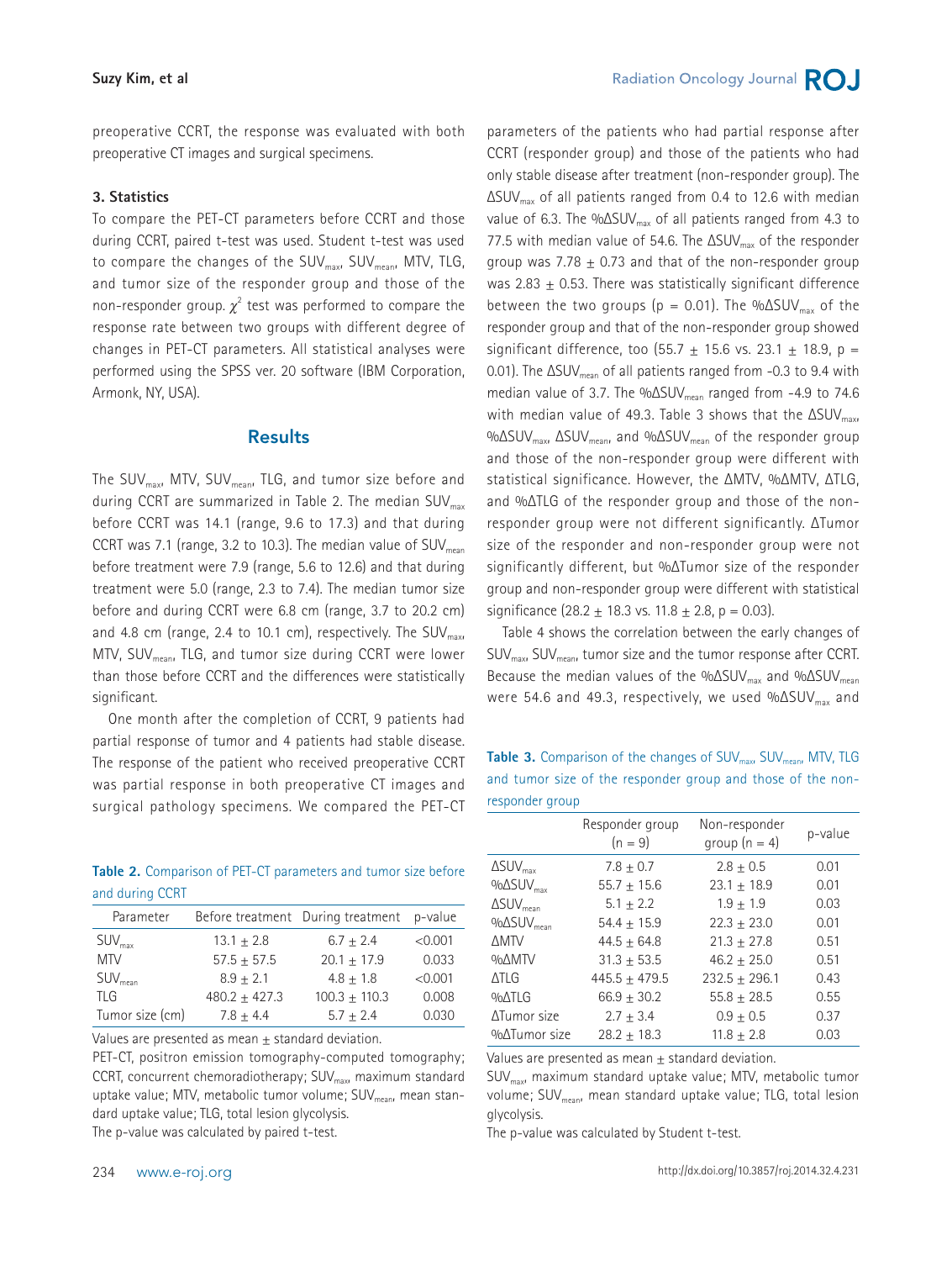|  |  |  |  |  |  | Table 4. The correlation between the early change of SUV $_{max}$ SUV $_{mean}$ , or tumor size and the tumor response after CCRT |  |
|--|--|--|--|--|--|-----------------------------------------------------------------------------------------------------------------------------------|--|
|--|--|--|--|--|--|-----------------------------------------------------------------------------------------------------------------------------------|--|

|                                   | Tumor response after CCRT |                |                          |         |
|-----------------------------------|---------------------------|----------------|--------------------------|---------|
|                                   | Partial response          | Stable disease | Total number of patients | p-value |
| $\%$ $\Delta$ SUV <sub>max</sub>  |                           |                |                          | 0.009   |
| $\geq 50$                         | 7(100)                    | 0(0)           | 7(100)                   |         |
| < 50                              | 2(33.0)                   | 4(67.0)        | 6(100)                   |         |
| $\%$ $\Delta$ SUV <sub>mean</sub> |                           |                |                          | 0.026   |
| $\geq$ 50                         | 6(100)                    | 0(0)           | 6(100)                   |         |
| < 50                              | 3(43.0)                   | 4(57.0)        | 7(100)                   |         |
| $% \triangle Tumor size$          |                           |                |                          | 0.026   |
| $\geq$ 20                         | 6(100)                    | 0(0)           | 6(100)                   |         |
| $<$ 20                            | 3(43.0)                   | 4(57.0)        | 7(100)                   |         |

CCRT, concurrent chemoradiotherapy; SUV<sub>max</sub>, maximum standard uptake value; SUV<sub>mean</sub>, mean standard uptake value. The p-value was calculated by chi-square  $(\chi^2)$  test.

%ΔSUV<sub>mean</sub> of 50 as cutoff value. If the %ΔSUV<sub>max</sub> were 50 or larger, the tumors were more likely to achieve partial response after CCRT than the tumors with % $\Delta$ SUV<sub>max</sub> less than 50 (p = 0.009). Likewise, the tumors with %ΔSUV<sub>mean</sub>  $\geq$  50 were more likely to achieve partial response after CCRT than the tumors with % $\Delta$ SUV<sub>mean</sub> less than 50 (p = 0.026). The correlation of the change of tumor size during CCRT and the tumor response after CCRT was analyzed, too. Because the median value of %ΔTumor size was 14, cutoff value of 20 was used. If the tumor size were decreased 20% or more during CCRT, the tumors were more likely to achieve partial response after treatment than those with less than 20% of decrease.

### Discussion and Conclusion

The response to CCRT is known to be correlated with overall survival or progression-free survival in NSCLC patients [14]. Patients with complete or partial response had an improved overall survival rate compared with patients with stable or progressive disease. Progression-free survival was also improved significantly with response.

In this study, we showed that the early PET-CT response during CCRT could be helpful in predicting the response after CCRT. The change of tumor size during CCRT was also helpful in predicting the response after CCRT, but it's difficult to detect the 10%–30% change of tumor diameter early in the course of CCRT. It's more clear and obvious to detect the 50% change of SUV on PET images than to notice the minimal change of tumor size on CT images. The metabolic change of tumor could be detected sooner than the change of tumor size. If we could predict the tumor response early during CCRT, we might be able to take measures earlier to change the treatment strategy

for the patient. It is possible to consider short course of CCRT and consolidative chemotherapy or surgical resection of tumor for patients with little or no response in early PET-CT examination.

Kong et al. [15] showed that there was significant correlation between the PET-CT response after 45 Gy of RT and the response 3 months after RT in 15 NSCLC patients who received RT alone or chemoradiotherapy. They measured normalized SUV (NSUV), which was defined as peak SUV of tumor divided by the mean SUV of the aortic arch. The NSUV reduction of primary tumors obtained from the during RT scans correlated significantly with that of the post-RT PET scans. In our study, the reduction of  $SUV_{max}$  or  $SUV_{mean}$  after median dose of 21.6 Gy was correlated with the CT response 1 month after CCRT. Optimal timing for PET-CT examination during CCRT or RT is not well established yet, but earlier prediction of response during CCRT could be more useful and helpful for making proper decision. In addition, earlier PET-CT scan at 2nd to 4th week of CCRT can possibly avoid non-tumor-related effects, such as proliferation, cell repair, and inflammation [8].

Several studies have shown that there is a correlation between the SUV and tumor cell proliferation [16,17]. Therefore, the early reduction of FDG uptake during treatment can predict tumor response. In our study, the early changes of SUV during CCRT were predictive for tumor response after CCRT, but TLG was not. TLG is calculated as the product of SUV and MTV. According to a small study with 23 locally advanced NSCLC patients, early change of TLG during CCRT was correlated with progression-free survival [8].

In the present study, the correlation of PET-CT response during CCRT and overall survival could not be analyzed due to short follow-up period and small number of patients. But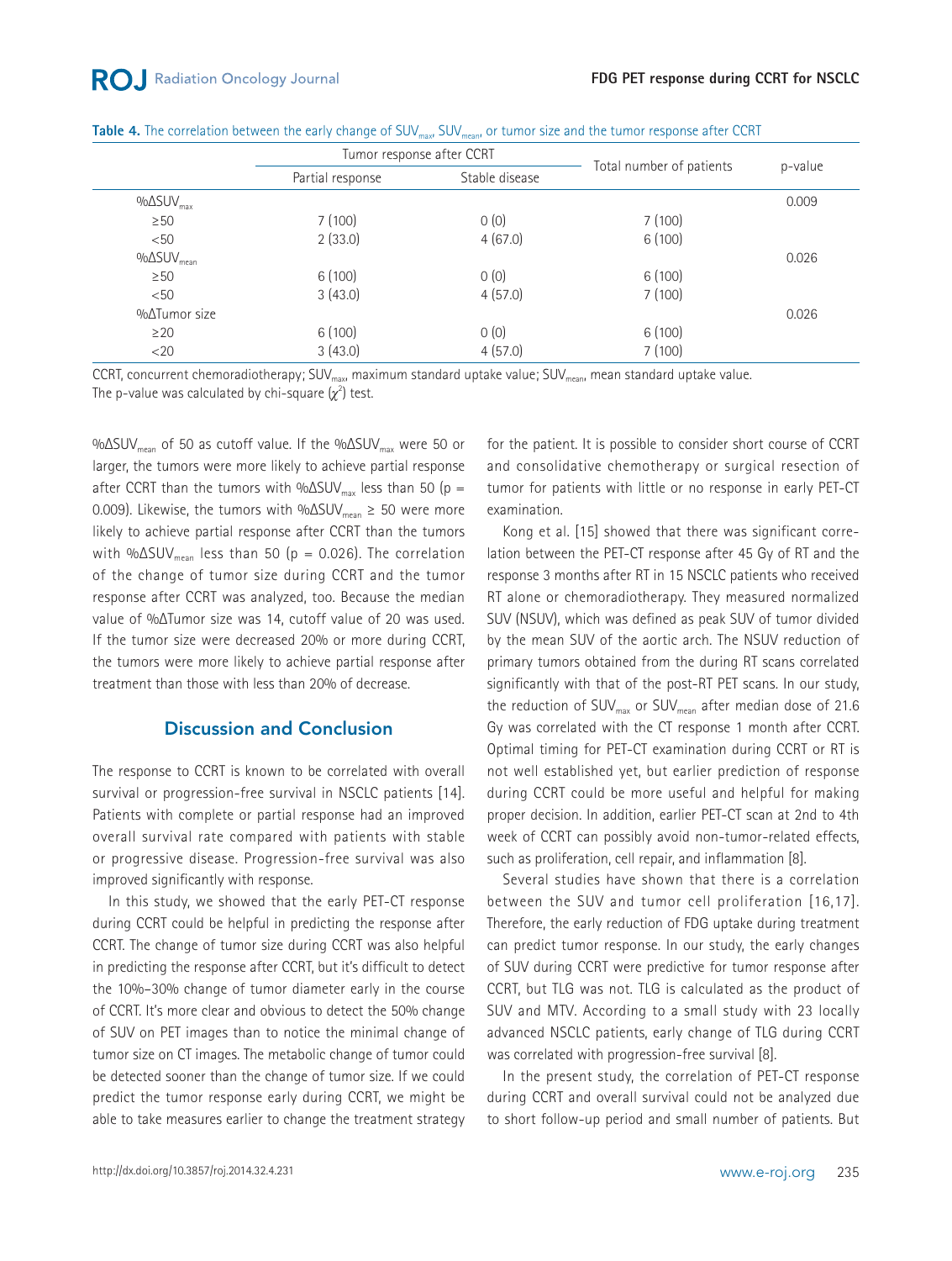several studies have shown the prognostic significance of early PET-CT response in NSCLC patients.

van Elmpt et al. [9] found that early response assessment using <sup>18</sup>F-FDG PET during radiotherapy was useful in predicting long-term survival of the advanced-stage NSCLC patients. They obtained PET scan images before RT and during the second week of RT. The average change in  $\text{SUV}_{\text{mean}}$  and  $\text{SUV}_{\text{max}}$ inside the tumor volume was significantly different between the patients who survived 2 years and those who did not. When they used EORTC criterion of 15% for partial metabolic response, 2-year overall survival was 92% for patients with a decrease in SUV<sub>mean</sub> of more than 15% and 33% for those with a decrease in SUV<sub>mean</sub> of less than 15%.

Other investigators compared the % $\Delta$ SUV<sub>max</sub>  $\geq$  50% group and % $\Delta$ SUV<sub>max</sub> < 50% group as our study [18]. They obtained PET-CT images before treatment and during RT at the dose of 40–50 Gy for stage III NSCLC patients. The 2-year survival rate was 40% in the % $\Delta$ SUV<sub>max</sub>  $\geq$  50% group and 37% in the %ΔSUV $_{\text{max}}$  < 50% group. There was significant difference between the two groups  $(p = 0.001)$ .

In conclusion, the early PET-CT examination was useful in predicting tumor response to CCRT for locally advanced NSCLC. But our study is limited by the small number of patients, short follow-up and retrospective study design. To confirm the correlation between early metabolic response and progressionfree survival or overall survival, prospective study with larger number of patients and longer follow-up period is needed in the future.

## Conflict of Interest

No potential conflict of interest relevant to this article was reported.

## References

- 1. Pieterman RM, van Putten JW, Meuzelaar JJ, et al. Preoperative staging of non-small-cell lung cancer with positron-emission tomography. N Engl J Med 2000;343:254-61.
- 2. Antoch G, Stattaus J, Nemat AT, et al. Non-small cell lung cancer: dual-modality PET/CT in preoperative staging. Radiology 2003;229:526-33.
- 3. De Ruysscher D, Wanders S, van Haren E, et al. Selective mediastinal node irradiation based on FDG-PET scan data in patients with non-small-cell lung cancer: a prospective clinical study. Int J Radiat Oncol Biol Phys 2005;62:988-94.
- 4. Sulman EP, Komaki R, Klopp AH, Cox JD, Chang JY. Exclusion of

elective nodal irradiation is associated with minimal elective nodal failure in non-small cell lung cancer. Radiat Oncol 2009;4:5.

- 5. Auperin A, Le Pechoux C, Rolland E, et al. Meta-analysis of concomitant versus sequential radiochemotherapy in locally advanced non-small-cell lung cancer. J Clin Oncol 2010;28:2181-90.
- 6. Weber WA, Petersen V, Schmidt B, et al. Positron emission tomography in non-small-cell lung cancer: prediction of response to chemotherapy by quantitative assessment of glucose use. J Clin Oncol 2003;21:2651-7.
- 7. Choi NC, Chun TT, Niemierko A, et al. Potential of 18F-FDG PET toward personalized radiotherapy or chemoradiotherapy in lung cancer. Eur J Nucl Med Mol Imaging 2013;40:832-41.
- 8. Usmanij EA, de Geus-Oei LF, Troost EG, et al. 18F-FDG PET early response evaluation of locally advanced non-small cell lung cancer treated with concomitant chemoradiotherapy. J Nucl Med 2013;54:1528-34.
- 9. van Elmpt W, Ollers M, Dingemans AM, Lambin P, De Ruysscher D. Response assessment using 18F-FDG PET early in the course of radiotherapy correlates with survival in advanced-stage non-small cell lung cancer. J Nucl Med 2012;53:1514-20.
- 10. Hyun SH, Ahn HK, Kim H, et al. Volume-based assessment by (18)F-FDG PET/CT predicts survival in patients with stage III non-small-cell lung cancer. Eur J Nucl Med Mol Imaging 2014;41:50-8.
- 11. Ciernik IF, Dizendorf E, Baumert BG, et al. Radiation treatment planning with an integrated positron emission and computer tomography (PET/CT): a feasibility study. Int J Radiat Oncol Biol Phys 2003;57:853-63.
- 12. Cerfolio RJ, Bryant AS, Ojha B. Restaging patients with N2 (stage IIIa) non-small cell lung cancer after neoadjuvant chemoradiotherapy: a prospective study. J Thorac Cardiovasc Surg 2006;131:1229-35.
- 13. Ryu JS, Choi NC, Fischman AJ, Lynch TJ, Mathisen DJ. FDG-PET in staging and restaging non-small cell lung cancer after neoadjuvant chemoradiotherapy: correlation with histopathology. Lung Cancer 2002;35:179-87.
- 14. Kim DW, Shyr Y, Chen H, Akerley W, Johnson DH, Choy H. Response to combined modality therapy correlates with survival in locally advanced non-small-cell lung cancer. Int J Radiat Oncol Biol Phys 2005;63:1029-36.
- 15. Kong FM, Frey KA, Quint LE, et al. A pilot study of [18F] fluorodeoxyglucose positron emission tomography scans during and after radiation-based therapy in patients with non small-cell lung cancer. J Clin Oncol 2007;25:3116-23.
- 16. Higashi K, Ueda Y, Yagishita M, et al. FDG PET measurement of the proliferative potential of non-small cell lung cancer. J Nucl Med 2000;41:85-92.